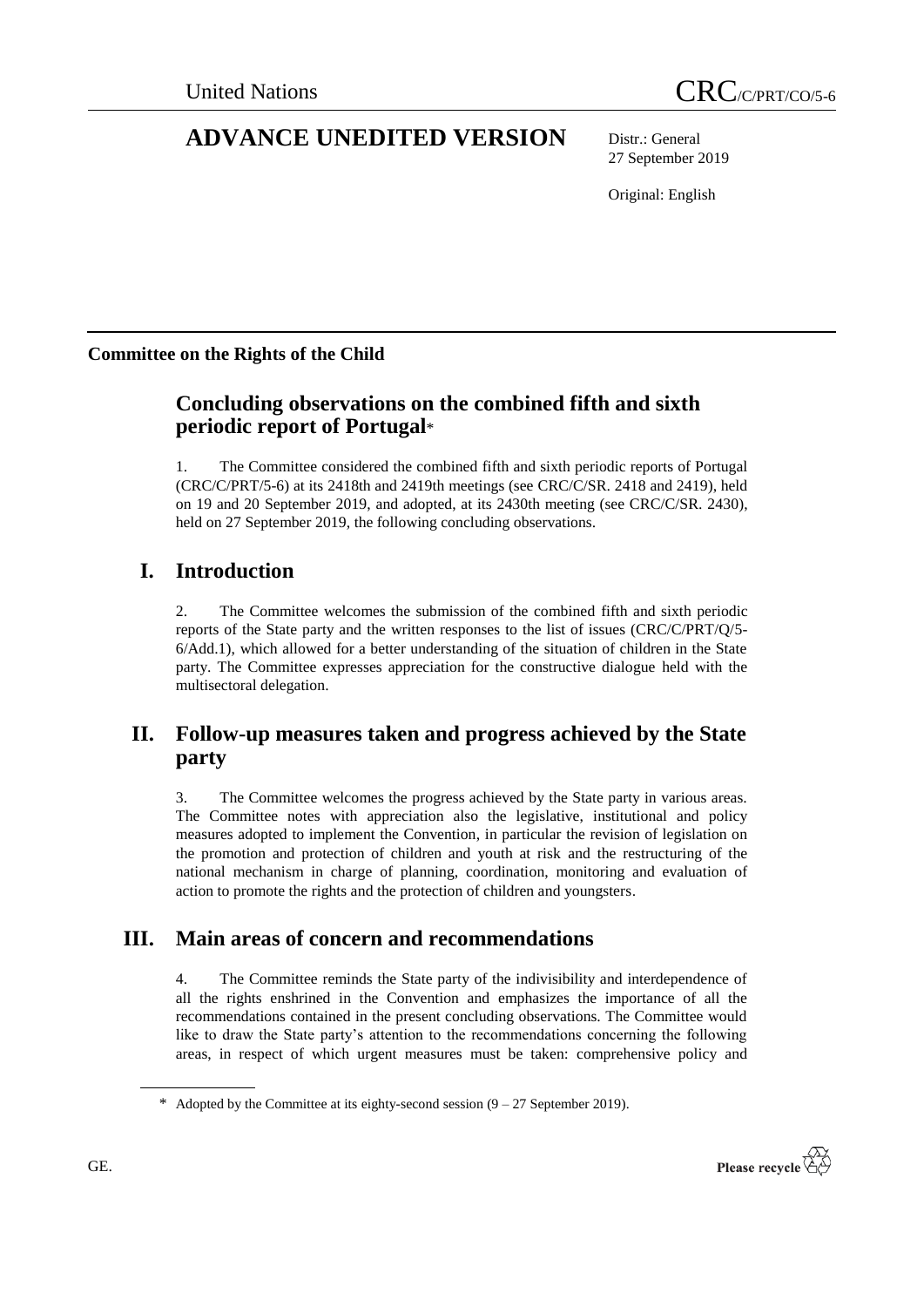strategy (para. 8) the best interests of the child (para. 18), sexual exploitation and abuse (para. 26), children deprived of a family environment (para. 31), standard of living (para. 39) and asylum-seeking, refugee and migrant children (para. 42).

5. **The Committee recommends that the State party ensure the realization of children's rights in accordance with the Convention and its Optional Protocol on the involvement of children in armed conflict and Optional Protocol on the sale of children, child prostitution and child pornography throughout the process of implementing the 2030 Agenda for Sustainable Development. It also urges the State party to ensure the meaningful participation of children in the design and implementation of policies and programmes aimed at achieving all 17 Sustainable Development Goals as far as they concern children**.

### **A. General measures of implementation (arts. 4, 42 and 44 (6))**

#### **Legislation**

6. **The Committee recalls its previous recommendation (CRC/C/PRT/CO/3-4, para. 10) and recommends that the State party take all measures necessary for implementing its legislation in compliance with the Convention at the national, provincial and municipal levels, including the allocation of adequate human, technical and financial resources.**

#### **Comprehensive policy and strategy**

7. The Committee notes the development of a National Strategy for the Rights of the Child 2019-2022 (NSRC). It expresses concern, however, at unnecessary delays in the approval of the national strategy. It is concerned that this situation prevents the effective monitoring of progress achieved in the implementation of the Convention, and that it results in insufficient guidance for the drafting of Local Action Plans for Children and Youth.

8. **The Committee recalls its previous recommendation (CRC/C/PRT/CO/3-4, para. 12) and recommends that the State party:**

(a) **Expedite the adoption of the NSRC and of the corresponding plans of action;**

(b) **Allocate adequate human, technical and financial resources to the National Commission for the Promotion of the Rights and Protection of Children and Youth for the monitoring and coordination of the implementation of this strategy;**

(c) **Expedite the adoption of local action plans, guaranteeing that they are in line with the Convention, and that they protect and promote the rights of all children.**

#### **Coordination**

9. **Welcoming the creation of a National Commission for the Promotion of the Rights and Protection of Children and Youth, the Committee recommends that the State party increase the human, technical and financial resources allocated to this body and enhance its mandate and authority, at a interministerial level, to coordinate all activities related to the implementation of the Convention at cross-sectoral, national, regional and local levels.**

#### **Allocation of resources**

10. **With reference to its general comment No. 19 (2016) on public budgeting for the realization of children's rights, the Committee recalls its previous**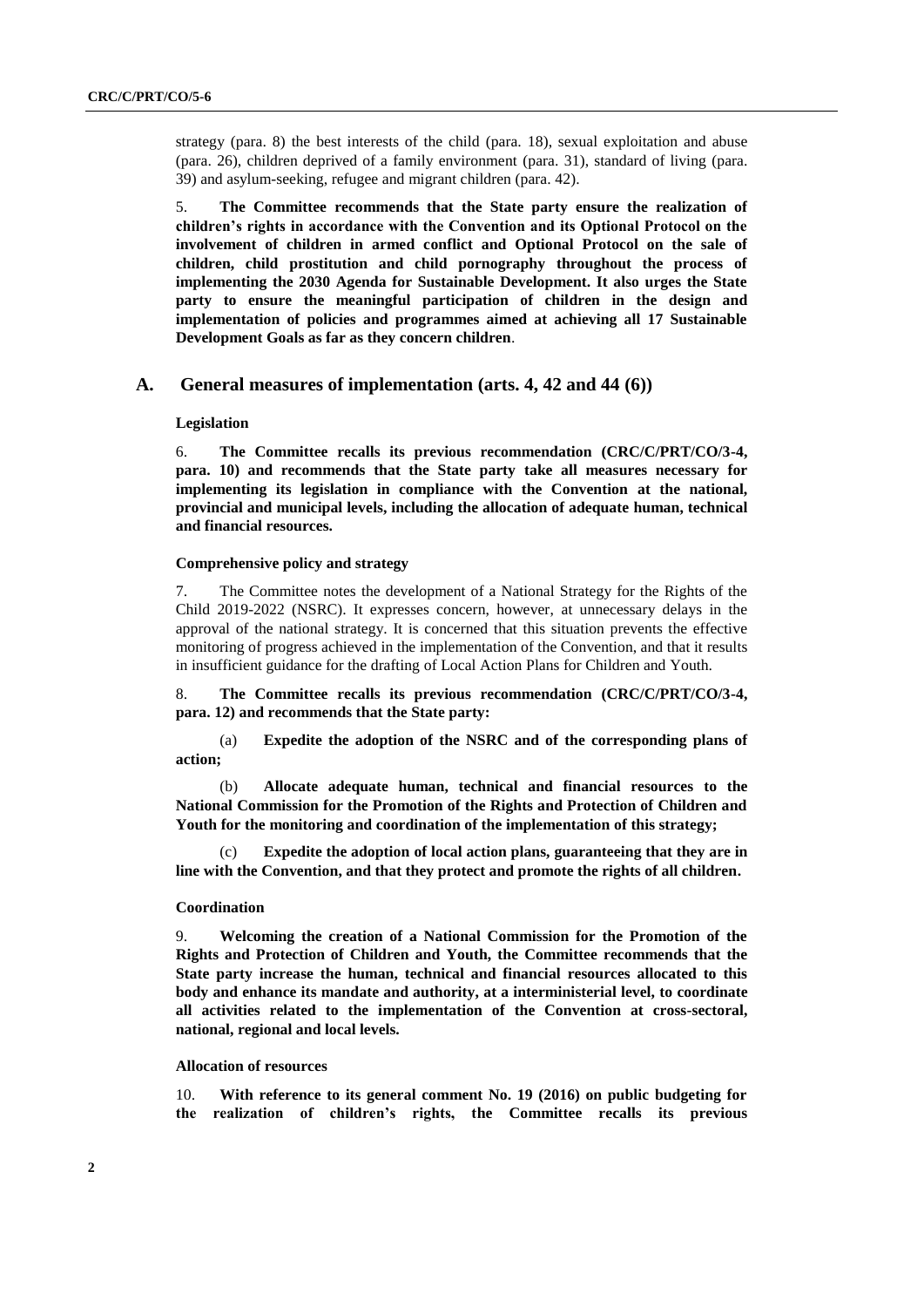**recommendations (CRC/C/PRT/CO/3-4, para. 16) and recommends that the State party:**

(a) **Taking into consideration the Guiding principles on human rights impact assessments of economic reforms (A/HRC/40/57), assess the impact of the austerity policies implemented under its Economic Adjustment Programme (2011 – 2014) on the rights of children, as well as budget needs to address the disparities in indicators related to children's rights;**

(b) **Utilize a child-rights approach in the elaboration of the State budget, by implementing a tracking system for the allocation and the use of resources for children throughout the budget;**

(c) **Define sufficient budgetary lines for all children, with special attention to those in disadvantaged or vulnerable situations that may require affirmative social measures, and make sure that those budgetary lines are protected, even in situations of economic crisis, natural disasters or other emergencies;**

(d) **Provide disaggregated information on the proportion of the national budget allocated to the implementation of the rights of the child at the national and local levels in its next periodic report.**

#### **Data collection**

11. **With reference to its general comment No. 5 (2003) on general measures of implementation, the Committee recalls its previous recommendation (CRC/C/PRT/3- 4, para. 18) and recommends that the State party:**

(a) **Expedite the reform of its data collection system in order to ensure the coordinated collection of data that is disaggregated by age, sex, disability, geographic location, ethnic origin, migration status and socioeconomic background and that covers the entire period of childhood up to the age of 18, as well as all areas of the Convention;**

(b) **Ensure that the data and indicators are shared among the ministries concerned and used for the formulation, monitoring and evaluation of policies, programmes and projects for the effective implementation of the Convention;** 

(c) **Implement the conceptual and methodological framework set out in the report of the Office of the United Nations High Commissioner for Human Rights (OHCHR) entitled** *Human rights indicators: a guide to measurement and implementation* **when defining, collecting and disseminating statistical information.**

#### **Independent monitoring**

12. **With reference to its general comment No. 2 (2002) on the role of independent national human rights institutions in the promotion and protection of the rights of the child, the Committee recommends that the State party:**

(a) **Designate a specific mechanism within the Office of the Ombudsman for monitoring children's rights;**

(b) **Provide adequate human, technical and financial resources to the Office of the Ombudsman for the effective implementation of its mandated functions;**

(c) **Raise awareness among the general public, and children in particular, and support awareness-raising carried out by the Office of the Ombudsman on the right to file a complaint directly with the Ombudsman.**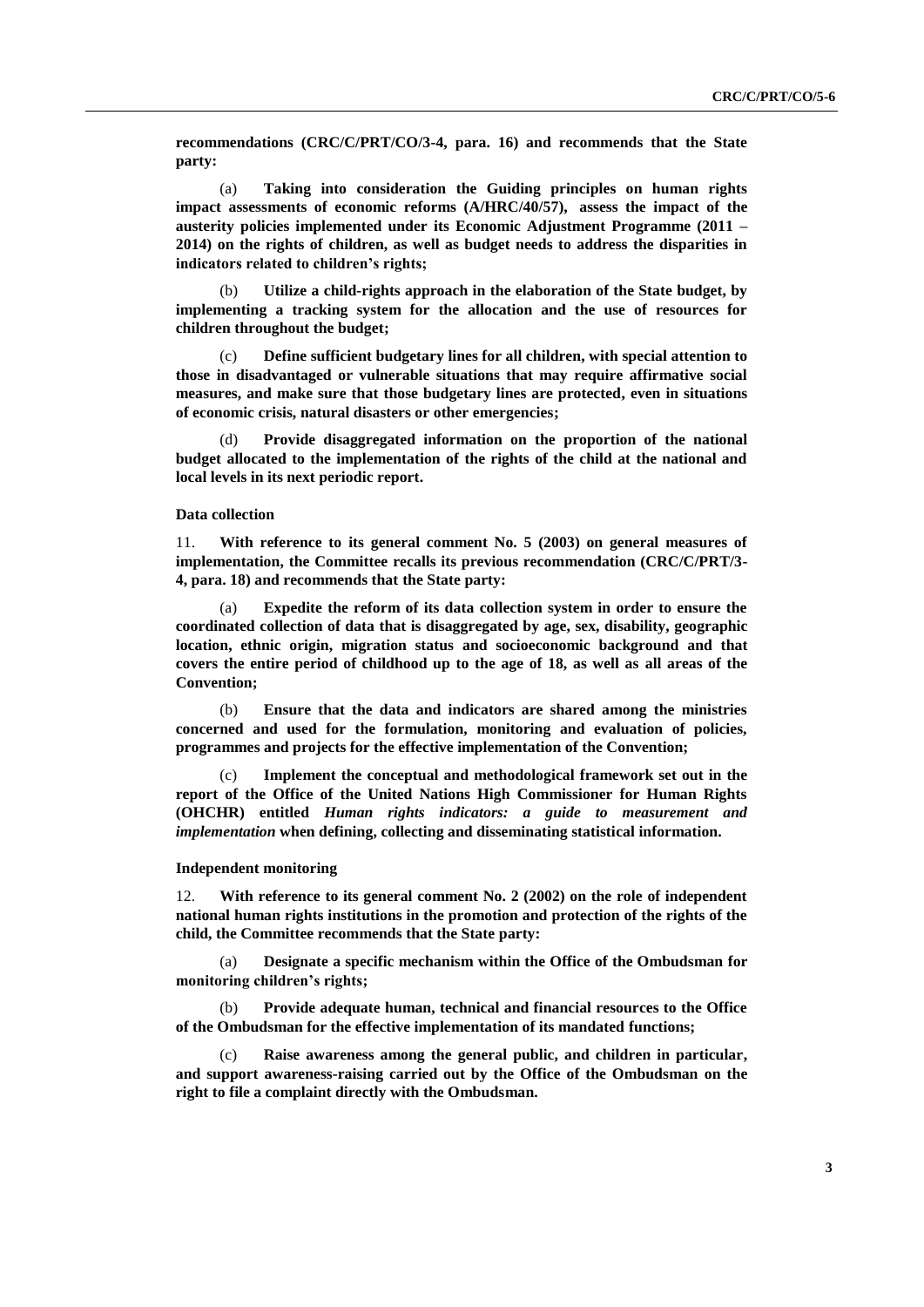**Dissemination, awareness-raising and training**

13. **Acknowledging the relevant changes in the National Curriculum concerning Citizenship Education, the Committee recommends that the State party:**

(a) **Develop mandatory and structured content and objectives for the "Citizenship and Development" curricular subject, including the rights of the child under the Convention, ensure that all teachers receive mandatory training on the content and objectives of the "Citizenship and Development" curricular subject and expand its implementation to all public and private schools in the State party;**

(b) **Reinforce awareness raising programmes, including campaigns, to disseminate the Convention, the Committee's general comments, as well as its views among children, families and professionals working with and for children;**

(c) **Ensure that all professionals working with and for children, in particular social workers, law enforcement officials, health-care personnel, immigration and asylum officers, professionals and staff working in all forms of alternative care, as well as of the media, receive mandatory training on the rights of the child under the Convention and national law;**

(d) **Introduce a mandatory training for judges who are to enter Family and Children Courts and integrate modules on the rights of the child, child-friendly communication techniques and children's stages of development into mandatory vocational training provided to judges, magistrates and prosecutors working with all Courts of the State party.**

**Children's rights and the business sector**

14. **With reference to its general comment No. 16 (2013) on State obligations regarding the impact of the business sector on children's rights, the Committee recommends that the State party:**

**(a) Examine and adapt its legislative framework (civil, criminal and administrative) to ensure the legal accountability of business enterprises and their subsidiaries operating in or managed from the State party´s territory, especially in the tourism industry;**

**(b) Establish monitoring mechanisms for the investigation and redress of children's rights violations, with a view to improving accountability and transparency;**

**(c) Undertake awareness-raising campaigns with the tourism industry and the public at large on the prevention of sexual exploitation of children in the context of travel and tourism and widely disseminate the World Tourism Organization global code of ethics for tourism among travel agents and in the tourism industry;**

**(d) Strengthen its international cooperation against sexual exploitation of children in the context of travel and tourism through multilateral, regional and bilateral arrangements for its prevention and elimination.**

## **B. Definition of the child (art. 1)**

15. **With reference to the joint general recommendation No. 31 of the Committee on the Elimination of Discrimination against Women / general comment No. 18 of the Committee on the Rights of the Child on harmful practices (2014), the Committee urges the State party to amend its legislation to remove all exceptions that allow marriage under the age of 18 years.**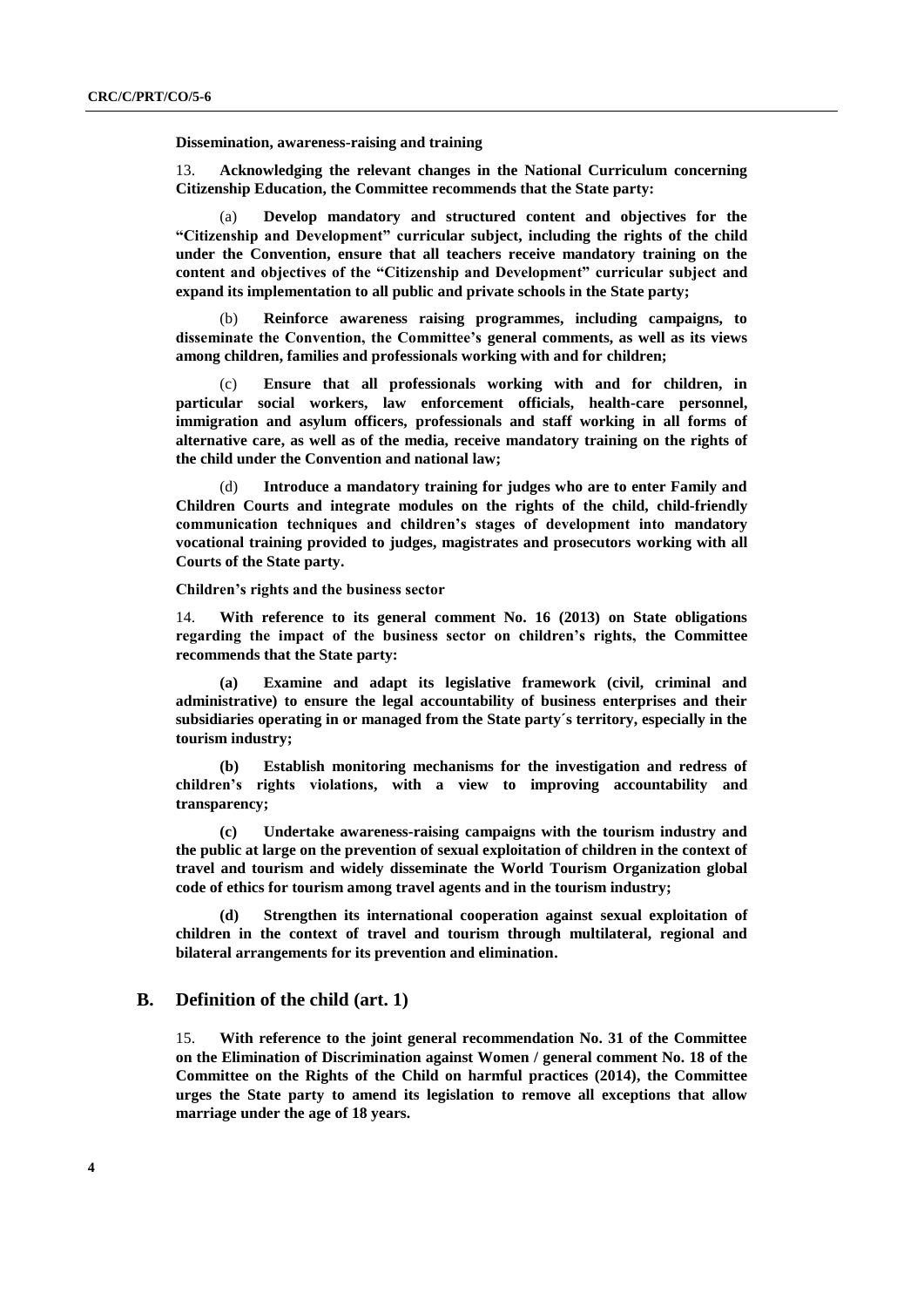## **C. General principles (arts. 2, 3, 6 and 12)**

#### **Non-discrimination**

16. **Welcoming the adoption of Act 93/2017 to prevent and combat discrimination on the grounds of racial and ethnic origin, colour, nationality, descent and country of origin and of the National Strategy for Equality and Non-discrimination (2018-2030), the Committee recalls its previous concluding observations (CRC/C/PRT/CO/3-4, para. 26) and recommends that the State party strengthen efforts to raise awareness among the public and civil servants, as well as law enforcement officials, on the importance of cultural diversity and inter-ethnic understanding in order to combat stereotyping, prejudice and discrimination against girls, children with disabilities, children in migration, those of ethnic, religious and racial minorities, including the Roma, people of African descent and Muslim children, as well as lesbian, gay, bisexual and transgender adolescents and intersex children.**

#### **Best interests of the child**

17. The Committee welcomes the translation into Portuguese and the dissemination of its general comment No. 14 (2013) on the right of the child to have his or her best interests taken as a primary consideration, as well as the integration of the best interests of the child into legislation on adoption, self-determination of gender identity and on custody in case of divorce. It is concerned, however, at the continued absence of legislation on and guidelines for the determination and application of the best interests of the child in justice, health care, child protection, care placement, immigration, asylum procedures and education. The Committee is moreover concerned that this lack of guidance may result in contradicting interpretations of the law and decisions by different instances.

18. **With reference to its general comment No 14 (2013) on the right of the child to have his or her best interests taken as a primary consideration, the Committee recommends that the State party:**

(a) **Ensure that the principle of the best interests of the child is incorporated in legislation and in all policies, programmes and projects that are relevant to and have a direct or indirect impact on children;**

(b) **Develop procedures and criteria to provide guidance to all relevant persons in authority for determining the best interests of the child in every area and for giving it due weight as a primary consideration;**

(c) **Establish compulsory processes for** *ex-ante* **and** *ex-post* **impact assessments of all laws and policies relevant to children on the realization of the right of the child to have his or her best interests taken as primary consideration.** 

**Right to life, survival and development**

19. **The Committee recalls its previous concluding observations (CRC/C/PRT/CO/3-4, para. 30) and recommends that the State party:**

(a) **Expedite the adoption of the Plan of Action for Child Safety and allocate adequate human, technical and financial resources for its implementation;**

(b) **Address underlying determinants of infant and child mortality, including maltreatment, social and economic deprivation and inequality;**

Extend legal framework on safety of children in swimming pools, **including the obligation to have a protective fence, to private swimming pools in apartment complexes, hotels and resorts, raise awareness on these standards and make their implementation mandatory;**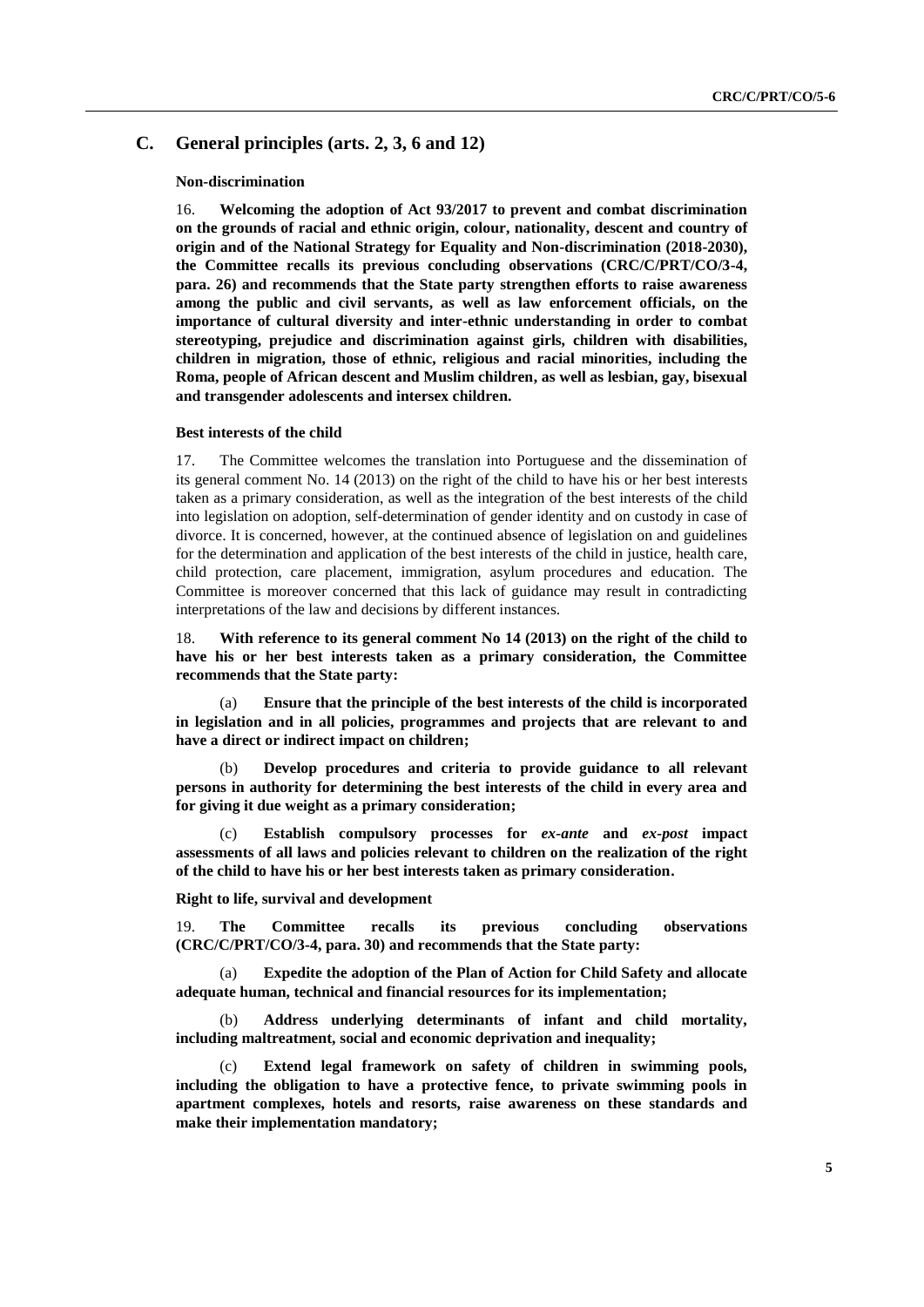(d) **Enforce regulations regarding the use of safety belts to adequately protect children in public and private transport**.

#### **Respect for the views of the child**

20. **Welcoming the integration of the right of the child to be heard into legislation on the Civil Protection Process, including through law 141/2015, and the norms relating to health procedures, the Committee recommends, with reference to its general comment No. 12 (2009) on the right of the child to be heard, that the State party:** 

(a) **Expand the right of the child to be heard in all civil, administrative and criminal judicial and administrative proceedings affecting the child;** 

(b) **Ensure the effective and consistent implementation of legislation and regulations recognizing the right of the child to be heard in all legal proceedings directly or indirectly impacting them, including by establishing systems and/or procedures for social workers, health officials, educational professionals and courts to comply with the principle;** 

(c) **Reinforce measures to ensure that professionals in the judicial, educational, social and health sectors dealing with children systematically receive appropriate training on hearing and taking into account children's views in all decisions affecting them (CRC/C/PRT/CO/3-4, para. 32(c));**

(d) **Develop toolkits for the consultation of children on national policy development that affects them to standardize such consultation at a high level of inclusiveness and participation.**

## **D. Civil rights and freedoms (arts. 7, 8, and 13-17)**

#### **Nationality**

21. **Welcoming the adoption of Law No. 2/2018, which establishes that children born on Portuguese territory are considered Portuguese by origin, and of Law No. 26/2018, which provides that children of foreign nationality that are hosted in public institutions shall be granted resident status, the Committee recommends that the State party take all necessary measures to ensure implementation of these legal provisions.**

**Right to privacy and access to appropriate information**

22. **In the light of the conclusions of the day of general discussion on digital media and children's rights in 2014, and line with the right of the child to access appropriate information, the Committee recommends that the State party:**

(a) **Develop regulations to protect the privacy of children in digital environment and the media;**

(b) **Build the capacities of children, parents, legal guardians and teachers on the safe use of ICTs, in particular on how children can protect themselves from being exposed to information and material harmful to their well-being;**

(c) **Develop mechanisms to monitor and prosecute violations of the rights of the child in the digital environment.**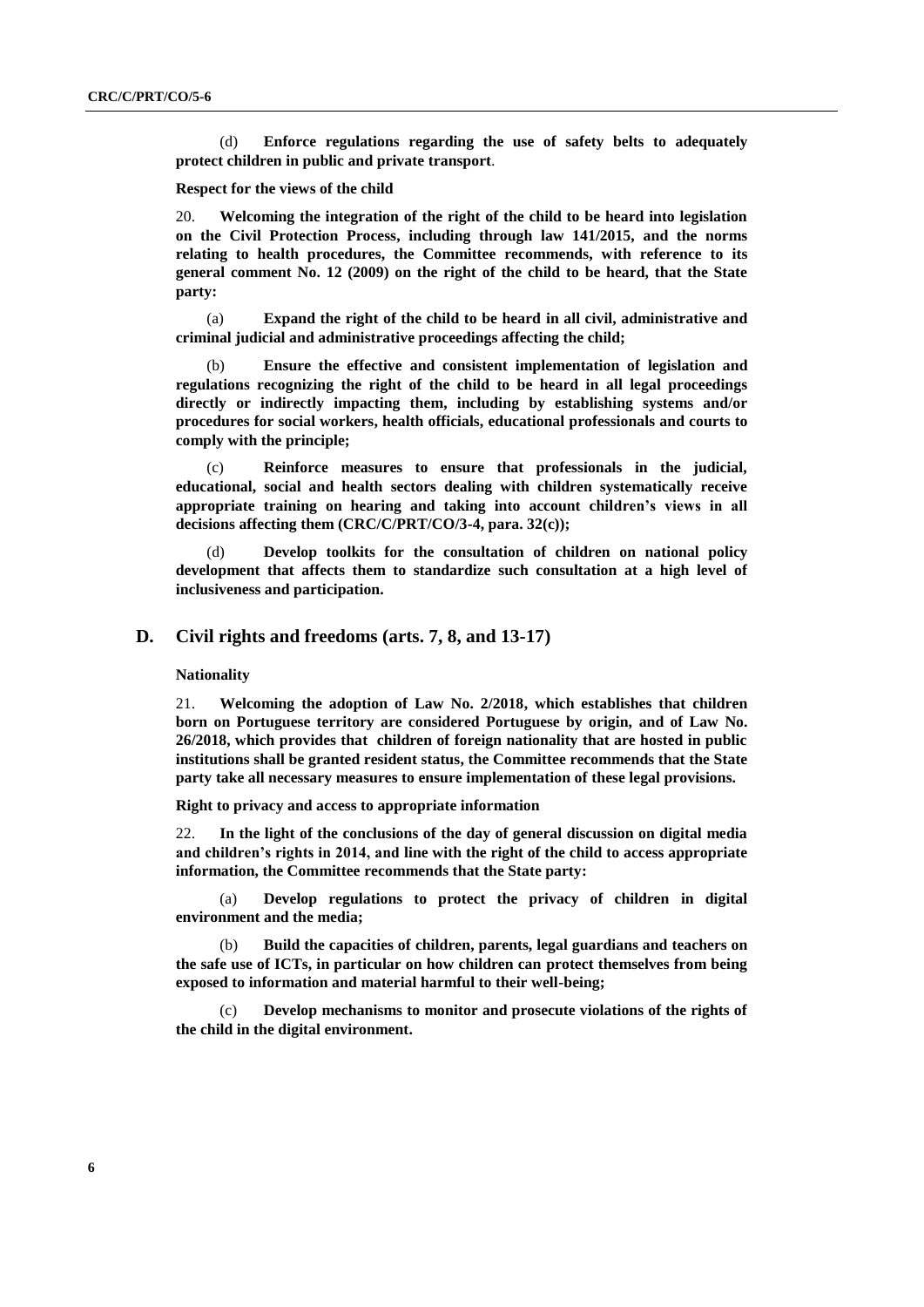## **E. Violence against children (arts. 19, 24 (3), 28 (2), 34, 37 (a) and 39)**

#### **Corporal punishment**

23. **Welcoming the launch of the "Adelia Project" to support positive parenting and prevent corporal punishment and with reference to its general comment No. 8 (2006) on corporal punishment, the Committee urges the State party to:**

(a) **Ensure the complete prohibition of corporal punishment, however light, in all settings, including in family settings, in law and in practice;**

(b) **Strengthen awareness-raising among children, parents, legal guardians and teachers, on the illegality of all forms of corporal punishment, without any distinction between the level of severity of the violence used, and on reporting procedures;**

(c) **Build the capacities of professionals that work with and for children, on positive, non-violent and participatory forms of child-rearing, and reinforce actions to promote these forms of child-rearing in society.**

### **Abuse and neglect**

24. **The Committee recommends, with reference to its general comment No. 13 (2011) on the right of the child to freedom from all forms of violence and taking note of target 16.2 of the Sustainable Development Goals, that the State party:**

(a) **Collect data that is disaggregated by age, sex, disability, geographic location, ethnic origin, migration status and socioeconomic background on child victims of domestic violence, abuse and neglect in the State party, as well as on interventions of the Child Protection System, in order to monitor and assess its actions;**

(b) **Adopt an Action Plan for the early identification and protection of children, including those living in domestic violence environment, from neglect, abuse, violence and discrimination and allocate adequate human, technical and financial resources for its implementation;**

(c) **Integrate training on the Guidelines of the National Commission for the Promotion of Rights and Protection of Children into initial and vocational training of all staff working with such Commissions at national and local level, and reinforce the capacities of the National Commission to ensure adequate monitoring of the practice of local Commissions;**

(d) **Increase the number of shelters for child victims of domestic violence, abuse and neglect.**

#### **Sexual exploitation and abuse**

25. The Committee expresses concern at:

(a) The low level of awareness on and the absence of defined procedures for the professional response to child sexual abuse;

(b) Reporting rates on online grooming remaining low;

(c) Insufficient resources allocated to the timely and effective identification and investigation of sexual abuse of children, including in religious institutions and online;

(d) Insufficient data on sexual abuse of children and on the exploitation of children in prostitution.

#### 26. **The Committee recommends that the State party:**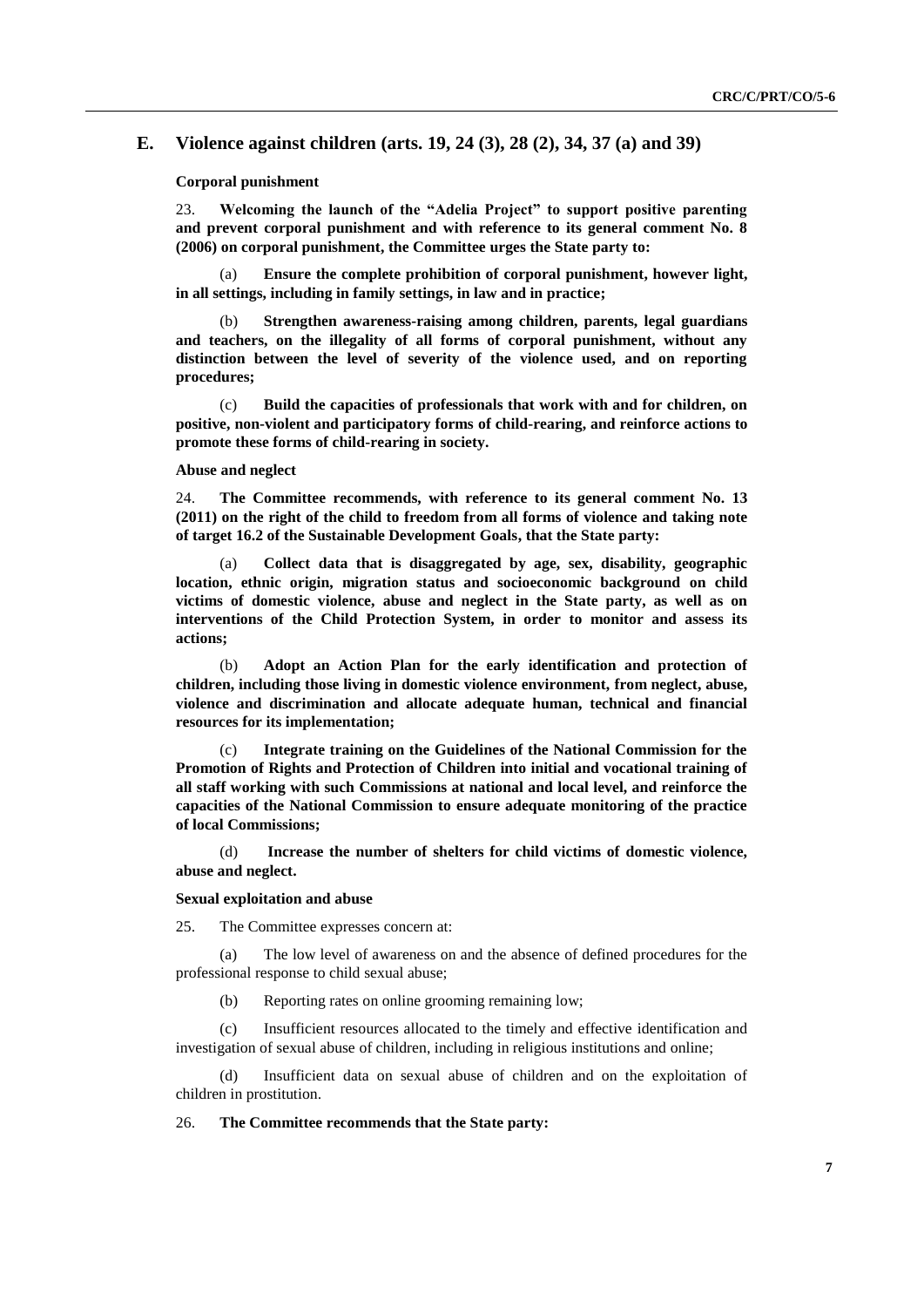(a) **Adopt a strategy to combat child sexual abuse, including the establishment of an independent mechanism of inquiry into the subject, a childfriendly and multiagency response system to avoid secondary victimisation and measures to provide appropriate support to victims;**

(b) **Raise the awareness of parents, children, teachers and other professionals working with and for children on referral procedures and ways of minimizing the risks to children in their online conduct;**

(c) **Increase the human, technical and financial resources allocated to the effective prevention, identification, investigation and prosecution of sexual abuse of children, including in religious institutions and online;**

(d) **Collect and publish data, disaggregated by age, sex, disability, geographic location, ethnic origin, migration status and socioeconomic background, on trafficking of children for sexual exploitation and on the exploitation of children in prostitution in the State party.**

#### **Bullfighting**

27. **The Committee recommends that the State party set the minimum age for participation in and assisting of bullfighting and bull-running events, including in bullfighting schools, at 18 years without exception and raise awareness amongst State officials, media and the general population about the negative effects on children, including as spectators, of the violence associated with bullfighting and running.**

#### **Harmful practices**

28. **With reference to its joint general recommendation No. 31 of the Committee on the Elimination of Discrimination against Women/general comment No. 18 of the Committee on the Rights of the Child on harmful practices (2014) and taking note of target 5.3 of the Sustainable Development Goals, the Committee urges the State party to:**

(a) **Continue to provide preventive and protection measures, including the required social, psychological, medical and rehabilitative services and training of relevant professionals and awareness-raising programmes, to address female genital mutilation;**

(b) **Continue to implement measures, including legal and administrative, to guarantee that no child, including intersex, is subjected to unnecessary medical or surgical treatment, during infancy or childhood, in line with the rights of children to bodily integrity, autonomy and self-determination, and provide social, medical and psychological services, where necessary, as well as adequate counselling, support and reparations to families with intersex children.**

## **F. Family environment and alternative care (arts. 5, 9-11, 18 (1) and (2), 20-21, 25 and 27 (4))**

#### **Family environment**

29. **Noting the adoption of Law 24/2017 which repeals the shared exercise of parental responsibilities in cases deemed contrary to the best interests of the child, the Committee recommends that the State party:**

Guarantee that the child be protected at all times in the implementation **of Law 24/2017, ensure speedy trials and that relations between the child and both**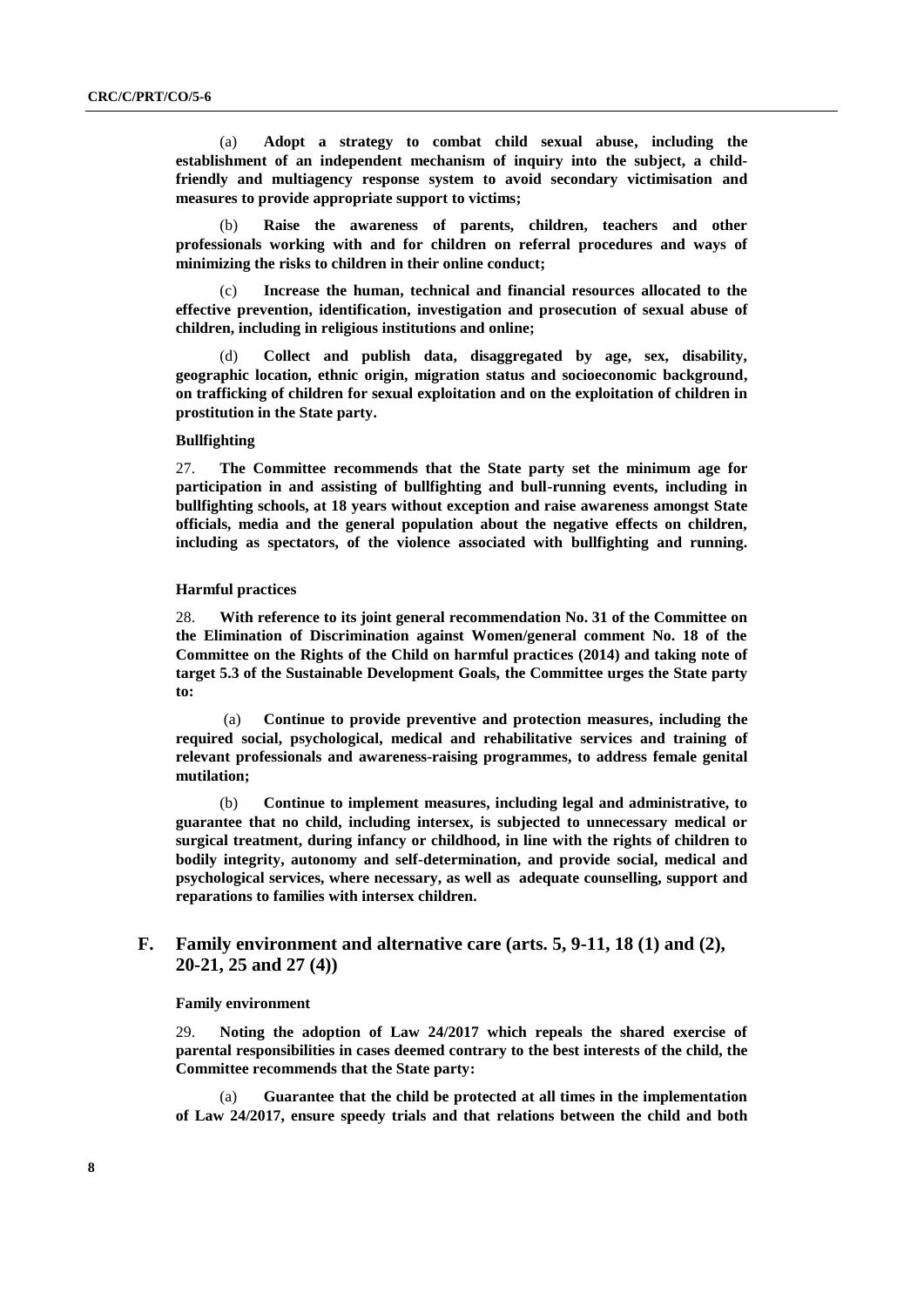**parents are facilitated, including during criminal and civil proceedings and after divorce, unless it is not in the best interests of the child;**

(b) **Monitor and enforce the respect of custody decisions and of arrangements regarding the share of parental responsibilities;**

Intensify efforts to render appropriate assistance to working parents and **legal guardians in the performance of their child-rearing responsibilities, including by promoting flexible working arrangements, providing affordable and adequate childcare, further extending the length of parental leave, punishing discrimination against parents in the access to work and career progress and ensuring that mandatory parental leave is paid, independent of the duration of the contribution of the concerned parent to social security.**

#### **Children deprived of a family environment**

30. The Committee notes the adoption of Law 142/2015, defining family foster care as the preferential measure for children up to 6 years. However, it expresses concern about:

The still widespread use of institutionalization, including of children below the age of 3 years and for reasons attributable to poverty and disability;

(b) The persistent low number and geographical concentration of foster families;

(c) The continued absence of policies and action plans to guarantee coordinated and quality alternative care, whether in residential or family-based settings.

31. **Drawing the State party's attention to the Guidelines for the Alternative Care of Children (see General Assembly resolution 64/142, annex), the Committee recommends that the State party:**

(a) **Ensure that policies and practices are guided by the principle that financial and material poverty — or conditions directly and uniquely attributable to such poverty — should never be the sole justification for removing a child from parental care, for receiving a child into alternative care or for preventing a child's social reintegration;**

(b) **Take all necessary measures to avoid out-of-home placement of all children, including children with disabilities, inter alia by granting adequate support to parents and vulnerable families and fully implementing Law 142/2015 to guarantee that children up to the age of 6 years are placed in family foster care rather than in institutions;**

(c) **Adopt an overall deinstutionalization strategy, with precise goals and objectives, and guarantee adequate availability of foster families throughout its territory;** 

(d) **Develop and implement policies and action plans to guarantee coordinated and quality alternative care, whether in residential or family-based settings, and monitor the quality of care, including by providing accessible channels for reporting, monitoring and remedying maltreatment of children.**

#### **Adoption**

32. **Welcoming the adoption of Law 143/2015 revising the adoption process, the Committee recommends that the State party:**

(a) **Raise awareness on the practice of adoption as an alternative to State care for children deprived of a family environment;**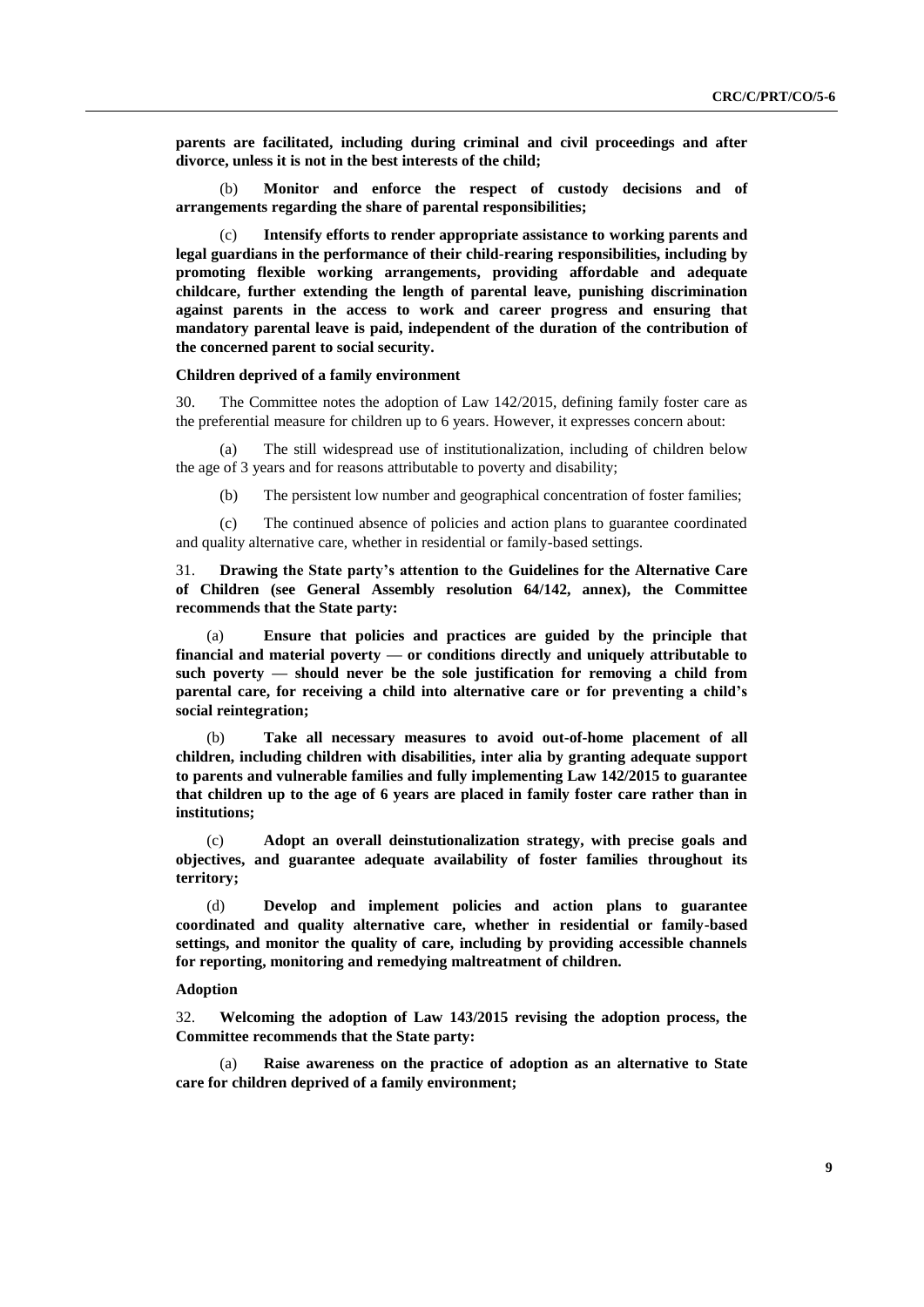(b) **Strengthen support and counselling provided to adoptive parents in preparation for the adoption and to help the integration of the adopted child into the adoptive family;**

(c) **Train professionals involved in adoption procedures on the adoption procedures manual to ensure timely decisions, as well as transparency in the assessment and review of the adoption process.**

## **G. Disability, basic health and welfare (arts. 6, 18 (3), 23, 24, 26, 27 (1)-(3) and 33)**

#### **Children with disabilities**

33. **Welcoming legislative measures taken to improve the situation of persons with disabilities in the State party, including the adoption of Decree Law No. 54/2018 that introduces a shift towards inclusive education, the Committee, referring to its general comment No. 9 (2006) on the rights of children with disabilities, recommends that the State party:**

(a) **Collect data on children with disabilities, including on discrimination against them, and develop an efficient system for diagnosing disability, which is necessary for putting in place appropriate policies and programmes for children with disabilities;**

(b) **Adopt, in consultation with children with disabilities and their families, a new comprehensive strategy for the inclusion of children with disabilities in all areas of life and allocate adequate human, financial and technical resources for its monitoring and implementation;**

(c) **Reinforce training of teachers and professionals in integrated classes, including at lower primary education, and assign specialized staff providing individual support, in order to ensure the effective implementation of Individual Education Plans;**

(d) **Reinforce coordination between social security, educational and health authorities to ensure the effective implementation of the Social Inclusion Benefit.**

#### **Health and health services**

34. **With reference to its general comment No. 15 (2013) on the right of the child to the enjoyment of the highest attainable standard of health and taking note of target 3.8 of the Sustainable Development Goals on universal health coverage, the Committee recalls its previous recommendation (CRC/C/PRT/CO/3-4, para. 48) and recommends that the State party enhance efforts to effectively implement legislation guaranteeing free access to healthcare to every child, including by:**

(a) **Increasing financial resources allocated to the health sector and ensuring the availability of quality health facilities, as well as of qualified and specialized health staff throughout its territory, particularly in rural areas;**

(b) **Taking measures to guarantee the assignment of a family doctor to every child, including to those born before 2016;**

(c) **Strengthening measures to address overweight among children and reinforcing action to promote a healthy lifestyle, which includes physical activity;**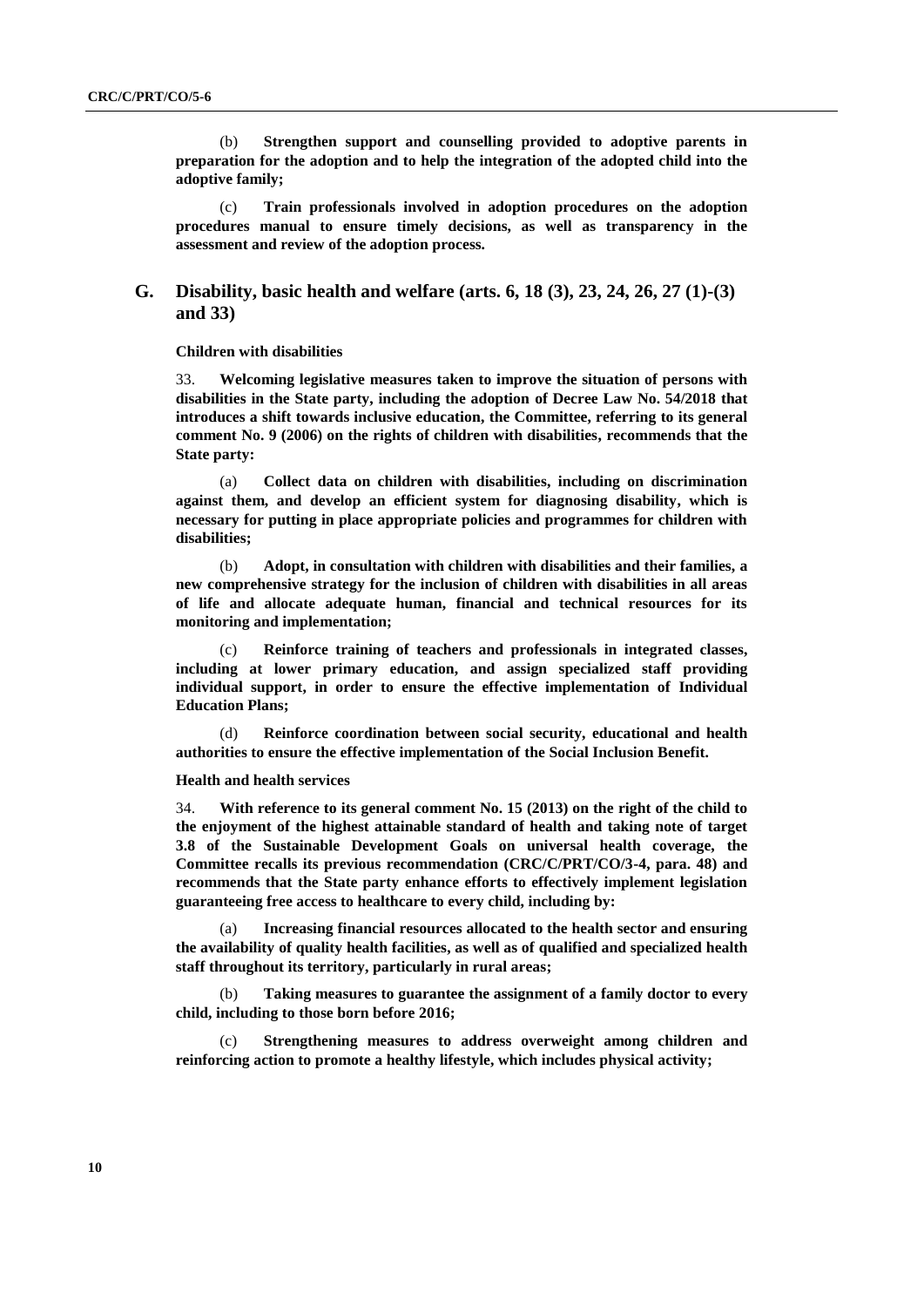(d) **Regularly monitoring and assessing the effectiveness of policies and programmes on child food security and nutrition, including school meal programmes and programmes addressing infants and young children;**

(e) **Reinforce action to address preventable diseases, including HIV/AIDS.**

#### **Mental health**

35. **Taking note of target 3.4 of the Sustainable Development Goals, the Committee welcomes plans to increase the number of mental health specialists in schools and the creation of the Source Mental Health Observatory (OSMS). It recommends that the State party:**

(a) **Allocate adequate resources to mental health services in order to ensure the availability of an adequate number of specialists and facilities for mental health services for children and adolescents, including outpatient services for psychosocial rehabilitation, and that those services are timely and child-appropriate, with a view to eliminating the prevalence of suicide and depression among children and adolescents;**

(b) **Collect data that is disaggregated by age, sex, disability, geographic location, ethnic origin, migration status and socioeconomic background on children and adolescents with mental health disorders, symptoms or difficulties, as well as on available facilities**

(c) **Address the increase in the number of children with behavioural problems that are diagnosed with ADHD and prescribed psychostimulant drugs, ensuring that parents are aware about negative effects of these medications and consulted regarding psychosocial and behavioural alternatives; consider holding meaningful public debates with various stakeholders that include medical professionals, social scientists, policy makers, teachers, parents and children.**

### **Adolescent health**

36. **With reference to its general comment No. 4 (2003) on adolescent health and taking note of target 3.5 of the Sustainable Development Goals, the Committee recommends that the State party:**

(a) **Undertake studies to assess the causes of early pregnancy and develop a comprehensive plan of action based on this study with a view to reducing the incidence of teenage pregnancies;**

(b) **Ensure access to safe abortion and post-abortion care services for adolescent girls, making sure that their views are always heard and given due consideration as a part of the decision-making process;**

(c) **Address the incidence of drug use by children and adolescents by, inter alia, providing children and adolescents with accurate and objective information on preventing substance abuse, including of tobacco and alcohol, and developing accessible and youth-friendly drug dependence treatment and harm reduction services for children and adolescents.**

### **Breastfeeding**

37. **The Committee recommends that the State party reinforce action for the promotion of optimum breastfeeding practices during the first six months of life and that it promote, protect and support breastfeeding in all employment sectors, including teaching.**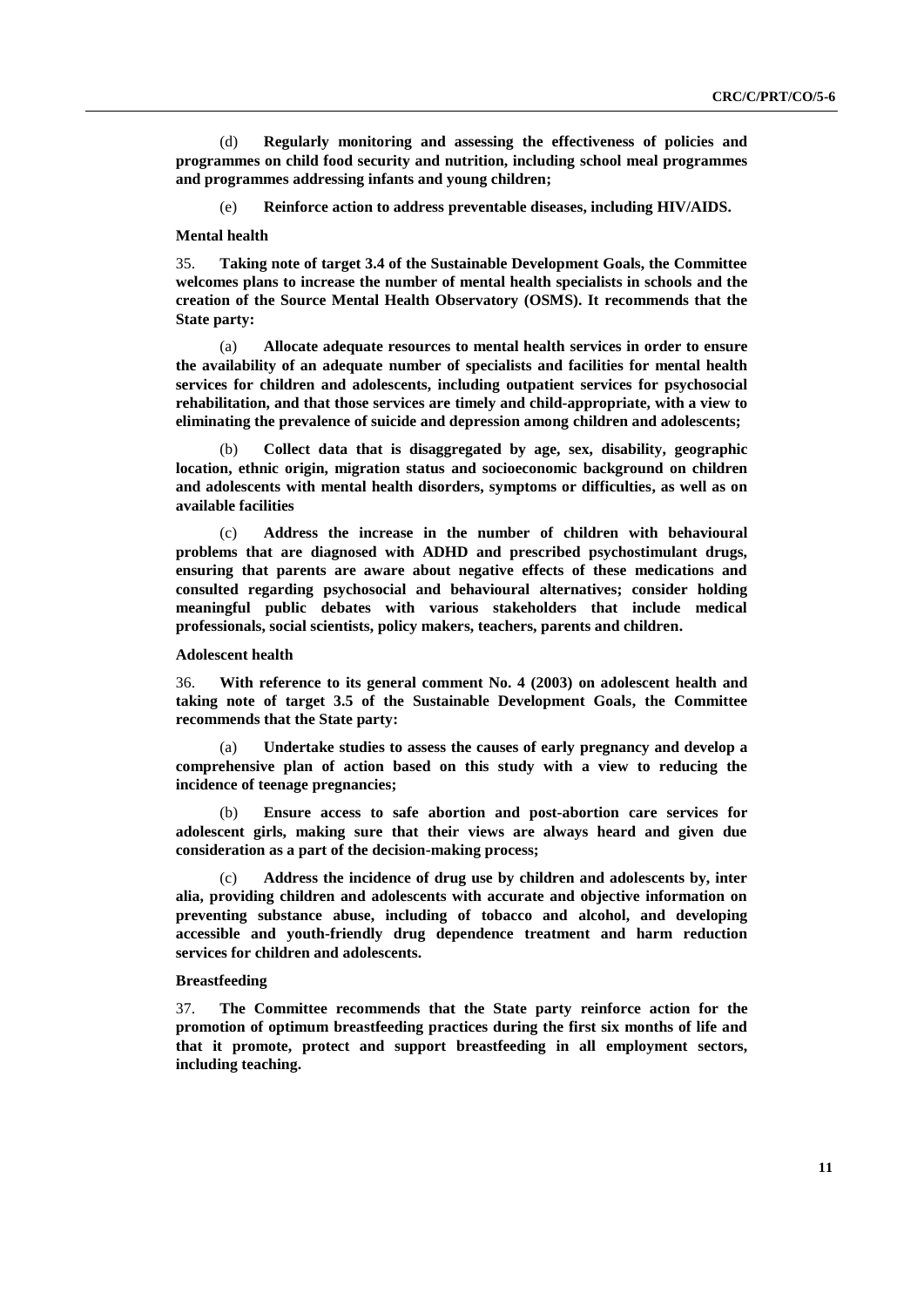#### **Standard of living**

38. The Committee welcomes the renewed increase of allowances for larger families and single parent families. It expresses concern, however, at:

(a) The persistence of income inequalities and high rates of children at-risk of poverty and in poverty;

(b) The recent decrease in the standard of living of children already living in poverty, including following the  $2010 - 2014$  financial crisis, and at the insufficient remedy current social welfare measures provide for children in poverty;

(c) The situation of children living in "non-conventional dwellings", informal settlements and *Ilhas*, especially those of the Roma community, of African descent, children living with single parents and children with disabilities, facing inadequate living conditions.

39. **The Committee draws attention to target 1.3 of the Sustainable Development Goals and recommends that the State party:**

(a) **Consider holding targeted consultations with families, children and children's rights civil society organizations on the issue of child poverty, with a view to identifying priority actions and developing a rights-based strategic approach to eradicate child poverty;**

(b) **Expedite planned inclusive measures to protect the more vulnerable groups (Decree-Law 90/2017 and Ordinance 253/2017), focussing particularly on children, children of the Roma community and of African descent, single parents, large families and families of children with disabilities;**

Strengthen measures to ensure that families with children, including of **the Roma community and of African descent, have access to adequate and affordable housing, including social housing, that provides physical safety, adequate space, protection against the threats to health and structural hazards, including cold, damp, heat and pollution, and accessibility for children with disabilities, as well as to safe drinking water, sanitation and electricity services.**

### **H. Education, leisure and cultural activities (arts. 28, 29, 30 and 31)**

**Education, including vocational training and guidance**

40. **Welcoming the ongoing decentralization of the educational system, in line with Law No. 55/2018, and taking note of target 4.C of the Sustainable Development Goals on the supply of qualified teachers, the Committee recommends that the State party strengthen efforts to address the impact of austerity measures in the education sector, and that it:**

(a) **Increase the access of children of vulnerable groups, including Roma, children of African descent, children with disabilities, children living in poverty and those living in rural areas, to education, especially in secondary and tertiary education, and promote the hiring of teachers from these communities;**

(b) **Ensure that the rights of the child are incorporated into the school curricula on all levels of education;**

Introduce sexual and reproductive health education into the mandatory **school curriculum for adolescent girls and boys that includes a human-rights based approach and focuses on sexual and reproductive rights, healthy sexuality, prevention of high-risk sexual behaviour and sexually transmitted diseases, as well as on non-**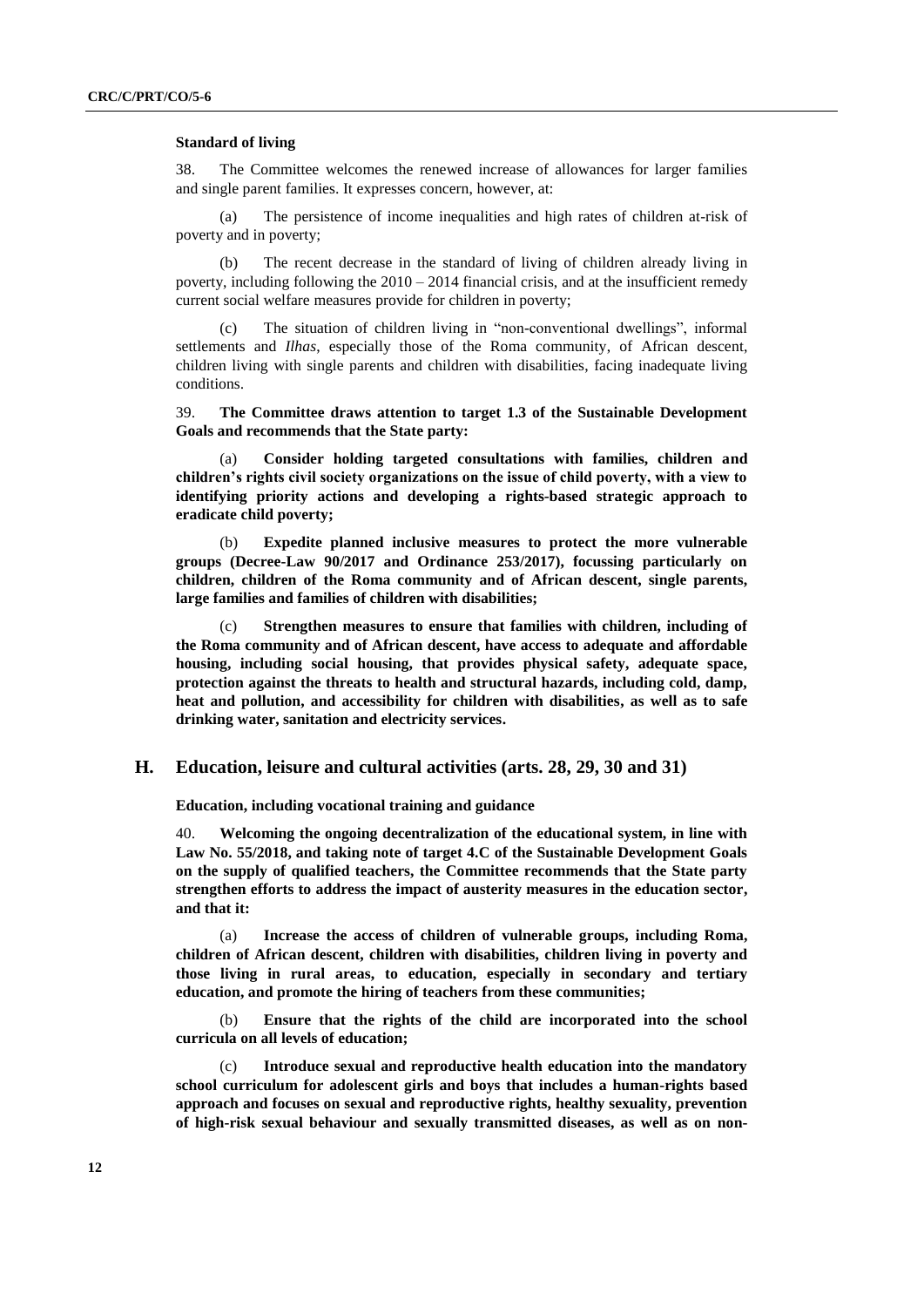**discrimination, the prevention of violence in intimate relationships and the harmful effects of pornography;**

(d) **Continue to enhance human, technical and financial resources for the development and expansion of quality and affordable early childhood education, based on a comprehensive and holistic policy of early childhood care and development.**

## **I. Special protection measures (arts. 22, 30, 32-33, 35-36, 37 (b)-(d), 38, 39 and 40)**

#### **Asylum-seeking, refugee and migrant children**

41. The Committee welcomes the adoption of bilateral agreements aimed at receiving five unaccompanied children from Afghanistan and information provided by the State party about its availability to receive additional groups of unaccompanied children in the future. However, in spite of the decision However, in spite of the formal decision from the Minister of Home Affairs, taken on 24 July 2018, that no minor under 16 may be held in temporary accommodation for more than 7 days, the Committee expresses concern about:

(a) The practice of holding in temporary detention unaccompanied children and families with children requesting asylum or arriving irregularly at the borders of the State party, as well as of those staying irregularly in its territory;

(b) Inconsistent assessment of the best interests of the child in refugee status determination procedures, as well as in deportation procedures of migrant families with children;

(c) Weaknesses in policy and practice relating to unaccompanied and separated children, particularly in respect of legal representation and guardianship during refugee determination processes;

(d) The inadequate conditions for unaccompanied and asylum-seeking children and families in temporary detention, reception and care centres;

(e) Procedures to conduct age assessments.

42. **With reference to joint general comments No. 3 and No. 4 (2017) of the Committee on the Protection of the Rights of All Migrant Workers and Members of Their Families / No. 22 and No. 23 (2017) of the Committee on the Rights of the Child on the human rights of children in the context of international migration, the Committee recommends that the State party:**

(a) **Revise Law no. 23/2007 to ensure that any form of detention of migrants and asylum seekers under the age of 18 years, of unaccompanied children and families with children is avoided, and guarantee the implementation of alternatives to detention;**

(b) **Assess and determine the best interests of the child at the different stages of migration and asylum procedures that could result in the detention or deportation due to their migration status;**

(c) **Strengthen policies and practices to improve the identification and registration of unaccompanied and separated children, including through ensuring that they are provided, immediately after they have been identified, with effective legal representation and an independent guardian;**

(d) **Prioritize the immediate transfer of asylum-seeking children and their families out of temporary detention, reception and care centres, and adopt permanent and sustainable resettlement options for refugees, particularly children and their**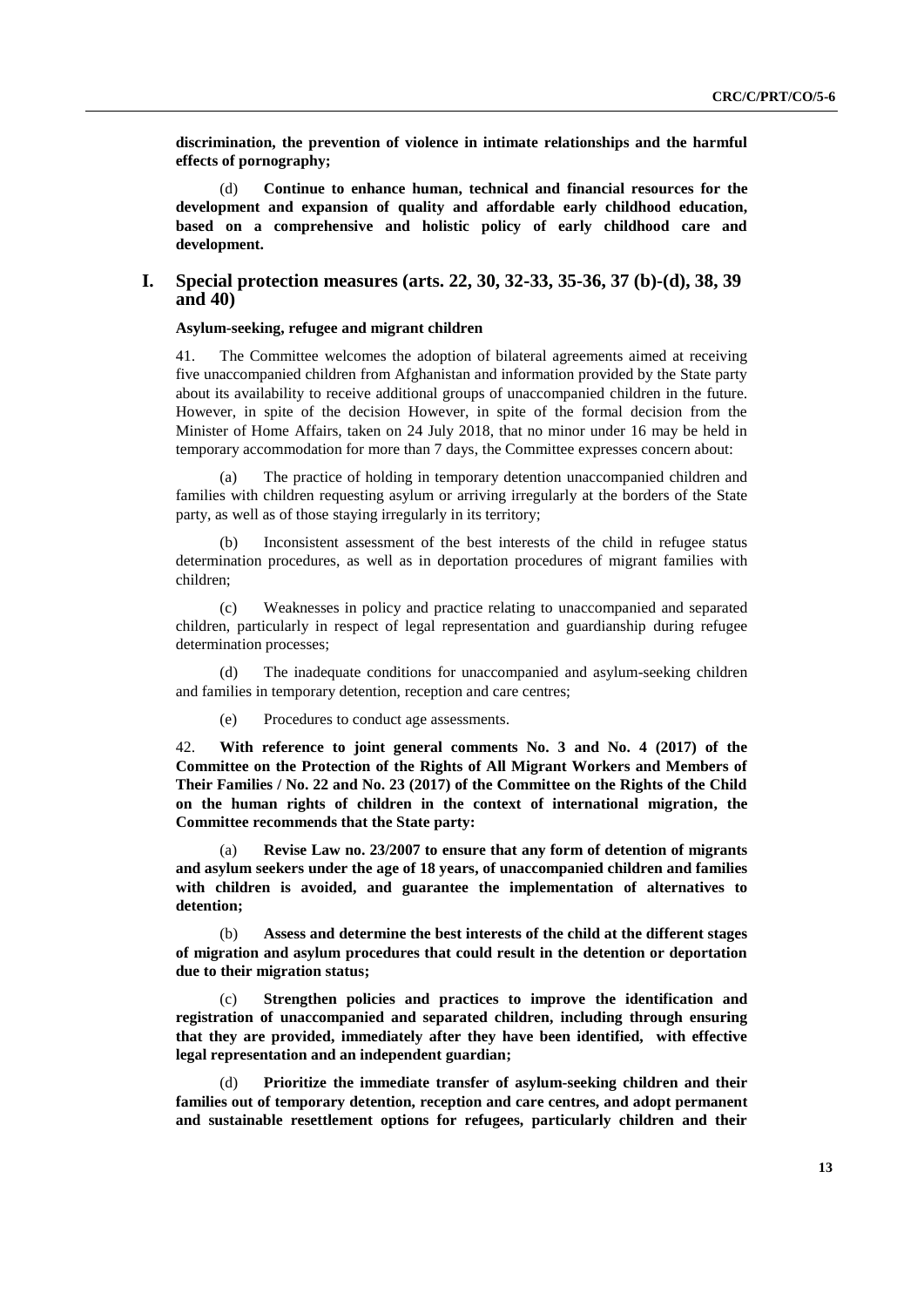**families, to ensure that they are given lawful stay and reasonable access to employment and other opportunities;**

(e) **Continue to enforce multidisciplinary and transparent procedures for age assessments that are in line with international standards and continue to adequately train staff to ensure that the psychological aspects and personal circumstances of the person under assessment are taken into account.**

**Sale, trafficking and abduction**

43. **Taking note of target 8.7 of the Sustainable Development Goals, the Committee recommends that the State party improve its mechanism and procedures for the identification and care of child victims of sale, sex trafficking and forced labour and adequately train professionals on these procedure to ensure that victims receive the support they are entitled to under the law.**

**Administration of child justice**

44. **With reference to its general comment No. 24 (2019) on children's rights in the child justice system, the Committee urges the State party to bring its child justice system fully into line with the Convention and other relevant standards. In particular, the Committee urges the State party to:**

(a) **Review existing custodial precautionary measures to ensure that child detention is used only in exceptional circumstances;**

(b) **Introduce mandatory training on relevant international standards for all professionals working with the child justice system such as judges, police officers, defence lawyers and prosecutors;**

(c) **Prohibit and abolish the use of solitary confinement to punish children, and immediately remove all children held in solitary confinement (CRC/C/PRT/CO/3- 4, para. 66 (c));**

(d) **Reinforce coordination between all actors involved in the child justice system, including courts, local commissions, social, educational and health services and reintegration services.**

**Child victims and witnesses of crime**

45. **The Committee recommends that the State party ensure that laws and practices take fully into account the Guidelines on Justice in Matters involving Child Victims and Witnesses of Crime (Economic and Social Council resolution 2005/20, annex).**

**Follow-up to the Committee's previous concluding observations on the Optional Protocol on the sale of children, child prostitution and child pornography**

46. **Recalling its previous recommendations (CRC/C/OPSC/PRT/CO/1, paras. 8 and 32), the Committee recommends that the State party:**

**Establish a comprehensive and systematic mechanism for collecting duly disaggregated data on all areas of the Optional Protocol and analyse it, in order to monitor and assess the impact of actions taken;**

(b) **Revise its legislation to allow for the exercise of extraterritorial jurisdiction over all the crimes covered by the Optional Protocol, revoking related conditions and adding reference to article 160 (human trafficking) to article 5-1 (c) of the Penal Code (extraterritorial jurisdiction).**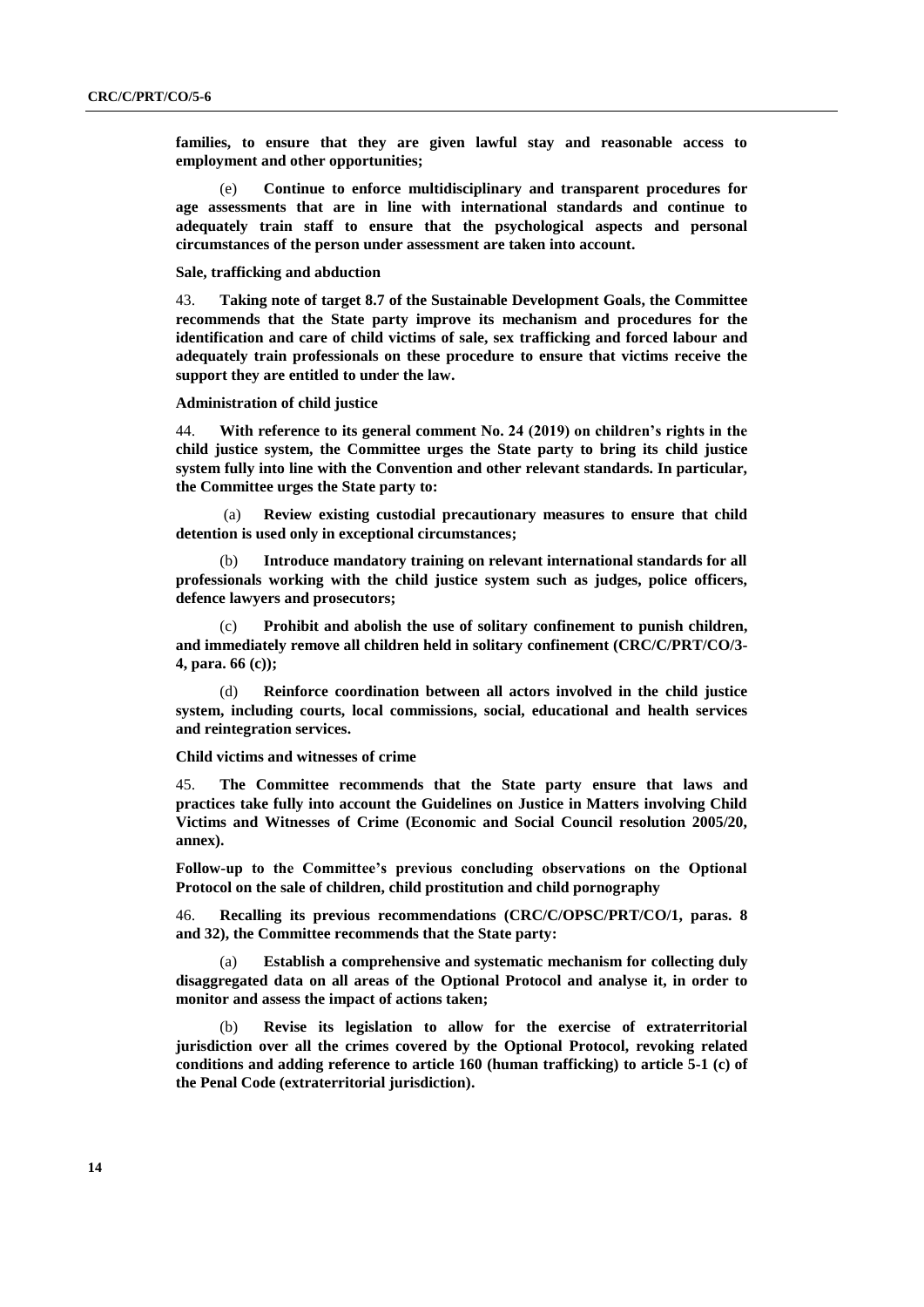**Follow-up to the Committee's previous concluding observations on the Optional Protocol on children in armed conflict**

47. **Recalling its previous recommendations (CRC/C/OPAC/PRT/CO/1, paras. 6 and 21), the Committee recommends that the State party:**

(a) **Take all necessary measures to ensure effective coordination in the implementation of the Optional Protocol at the national, provincial and district levels, and provide sufficient human, technical and financial resources to the coordination mechanism;**

(b) **Review the provisions of domestic legislation to ensure that the recruitment of children by the Armed Forces and armed groups is criminalized both during peacetime and wartime, and that recruitment and use of children by private security companies is criminalized.**

## **K. Ratification of international human rights instruments**

48. **The Committee recommends that the State party, in order to further strengthen the fulfilment of children's rights, consider ratifying the International Convention on the Protection of the Rights of All Migrant Workers and Members of their Families, to which it is not yet a State party.**

### **L. Cooperation with regional bodies**

49. **The Committee recommends that the State party cooperate with the Council of Europe on the implementation of the Convention and other human rights instruments, both in the State party and in other Council of Europe Member States.** 

## **V. Implementation and reporting**

## **A. Follow-up and dissemination**

50. **The Committee recommends that the State party take all appropriate measures to ensure that the recommendations contained in the present concluding observations are fully implemented. The Committee also recommends that the combined seventh and eighth periodic reports, the written replies to the list of issues and the present concluding observations be made widely available in the languages of the country.**

## **B. Next report**

51. **The Committee invites the State party to submit its combined seventh and eighth periodic reports by 20 March 2025 and to include therein information on the follow-up to the present concluding observations. The report should be in compliance with the Committee's harmonized treaty-specific reporting guidelines adopted on 31 January 2014 (CRC/C/58/Rev.3) and should not exceed 21,200 words (see General Assembly resolution 68/268, para. 16). In the event that a report exceeding the established word limit is submitted, the State party will be asked to shorten the report in accordance with the above-mentioned resolution. If the State party is not in a position to review and resubmit the report, translation thereof for the purposes of consideration by the treaty body cannot be guaranteed.**